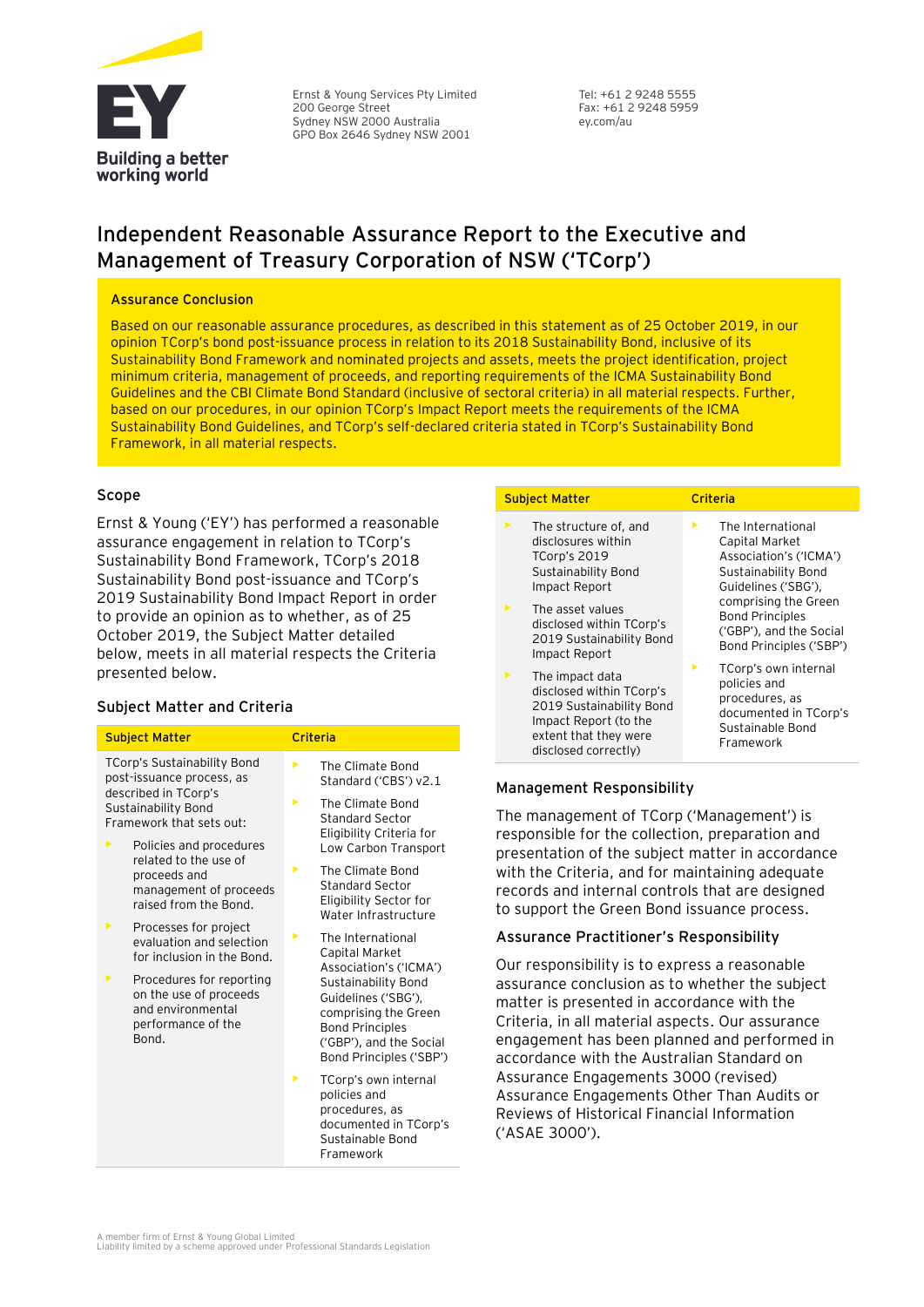

#### **Level of Assurance**

A reasonable assurance engagement consists of making enquiries and applying analytical, controls testing, and other evidence-gathering procedures sufficient for us to obtain a meaningful level of assurance as the basis for providing a positive form of conclusion. The procedures performed depend on the assurance practitioner's judgement including the risk of material misstatement of the specific activity data, whether due to fraud or error. While we considered the effectiveness of Management's internal controls when determining the nature and extent of our procedures, these procedures were not designed to provide assurance on internal controls. We believe that the evidence we have obtained is sufficient and appropriate to provide a basis for our conclusion.

#### **Our Approach**

The assurance procedures we undertook included, but were not limited to:

- Assessing policies and procedures established by TCorp related to the issuance of the 2018 Sustainability Bond
- Confirming eligibility of nominated projects for inclusion in TCorp's 2018 Sustainability Bond against the Use of Proceeds Criteria within the CBS, SBP and GBP
- Interviewing selected business unit and group level personnel to understand key issues related to TCorp's policies and procedures
- Reviewing selected performance information for nominated projects, and documentation supporting assertions made in the subject matter
- Reviewing the impact report and checking that its structure and disclosures met the requirements of the framework, that asset values were disclosed accurately, and that individual impact data had been appropriately transcribed from the associated links in the 'source of information'.
- Checking the accuracy of calculations performed
- Confirming internal systems and processes were functioning as indicated and obtaining supporting evidence
- Confirming the maximum potential value of debt to understand the basis and integrity for the value of the bond
- Obtaining and reviewing evidence to support key assumptions and other data
- Seeking management representation on key assertions

#### **Limitations**

There are inherent limitations in performing Assurance; for example, assurance engagements are based on selective testing of the information being examined and it is possible that fraud, error or non-compliance may occur and not be detected. There are additional inherent risks associated with assurance over non-financial information including reporting against standards which require information to be assured against source data compiled using definitions and estimation methods that are developed by the reporting entity. Finally, adherence to ASAE 3000 and the Climate Bond Standard is subjective and could be interpreted differently by different stakeholder groups.

Our assurance was limited to TCorp's 2018 Sustainability Bond post-issuance, and did not include statutory financial statements. Our assurance is limited to policies and procedures in place as at 25 October 2019, after issuance of TCorp's 2018 Sustainability Bond.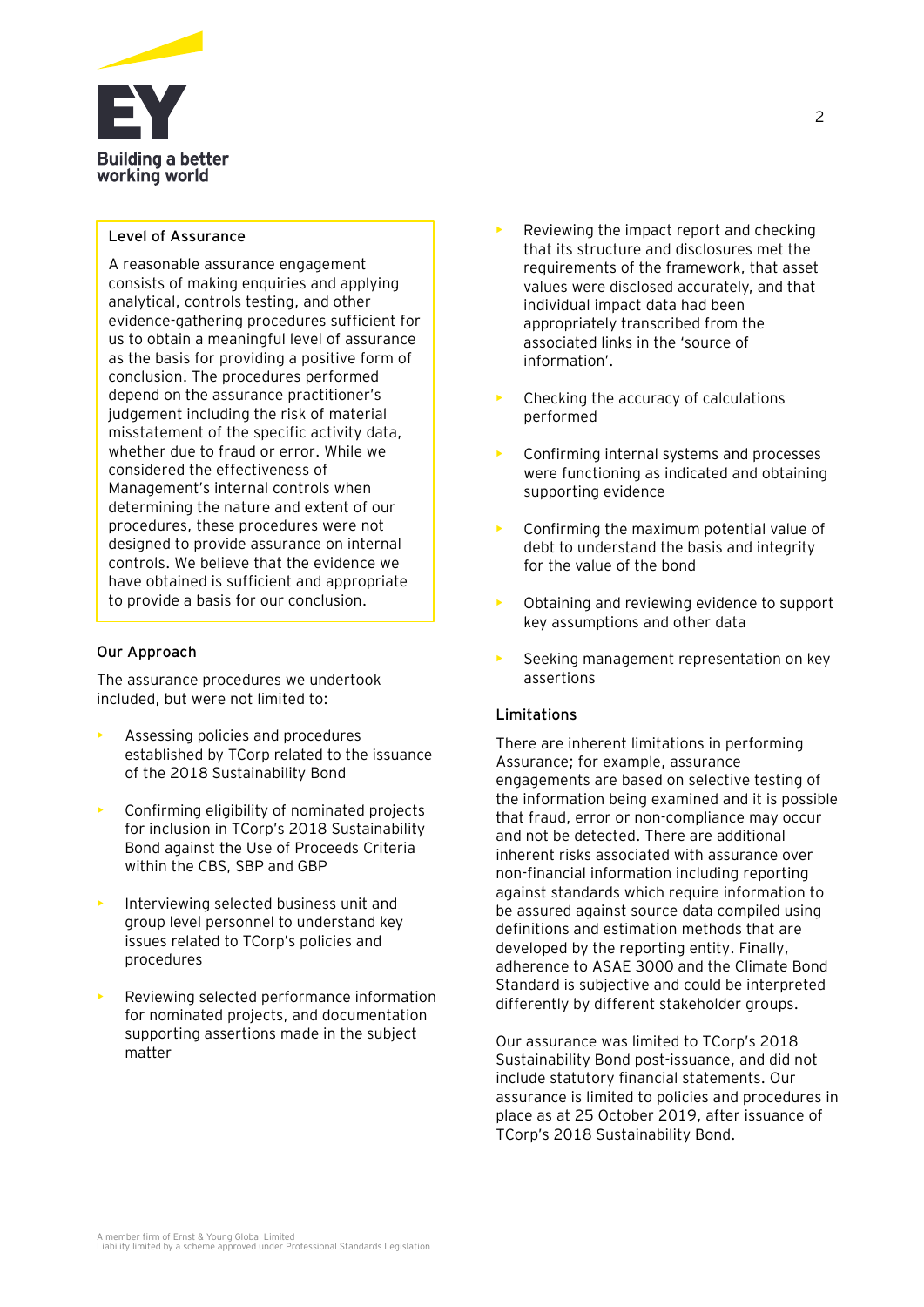

### **Use of Report**

Our responsibility in performing our assurance activities is to the Executive and Management of TCorp only, and in accordance with the terms of reference for this engagement, as agreed with TCorp. We do not therefore accept or assume any responsibility for any other purpose or to any other person or organisation. Any reliance any such third party may place on the 2018 Sustainability Bond post-issuance is entirely at its own risk. No statement is made as to whether the Criteria are appropriate for any third party purpose.

### **Our Independence and Assurance Team**

In accordance with APES 110, we can confirm we have met the requirements of the Code of Ethics for Professional Accountants, including on independence. Our team has the required competencies and experience for this assurance engagement.

Ernest & Jame

Ernst & Young Adam Carrel

Partner Sydney, Australia 25 October 2019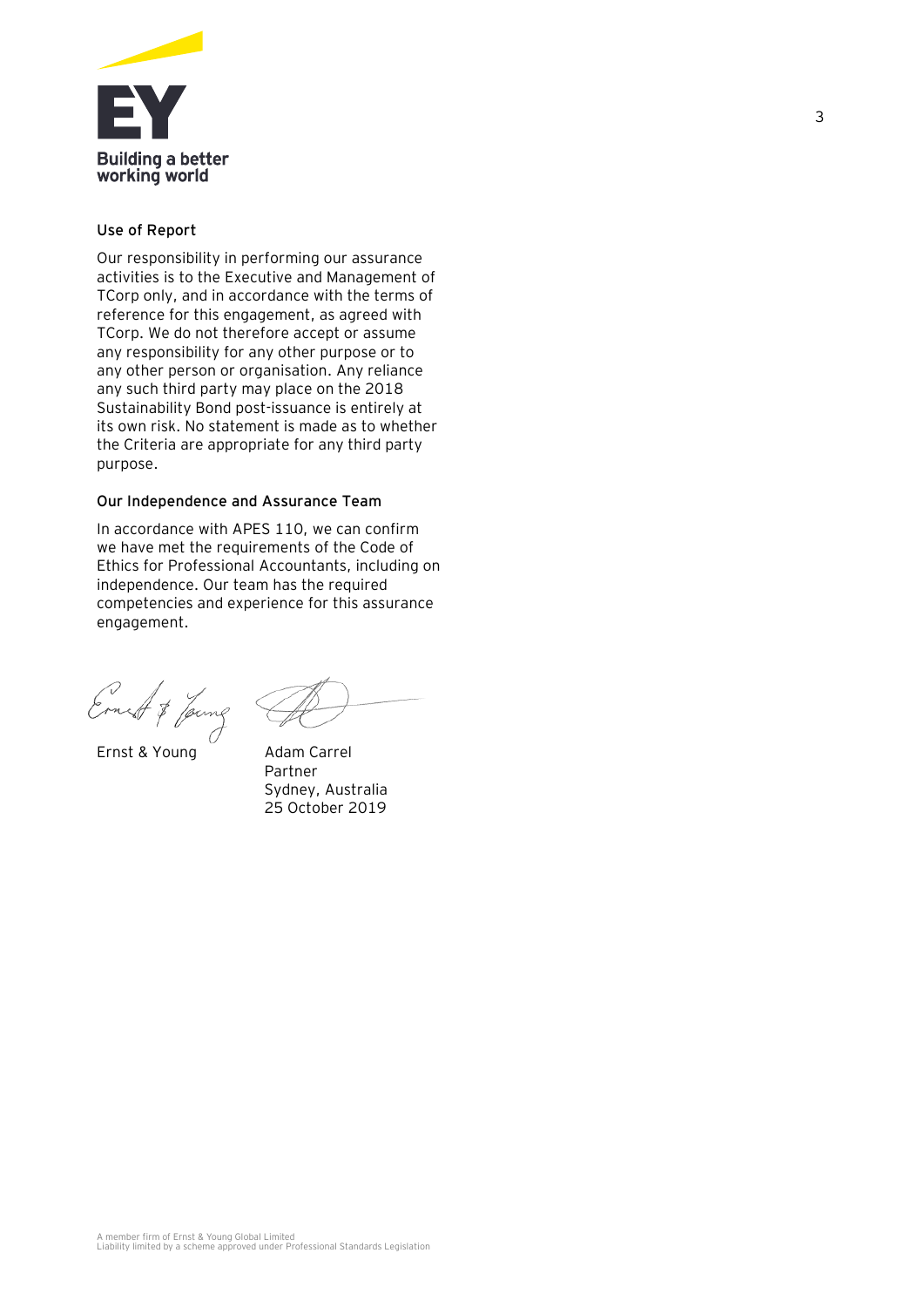

### **Annex A - Climate Bond Standard V2.1 Criteria**

TCorp's 2018 Sustainability Bond (post-issuance) and Sustainability Bond Framework was assured against the following requirements as specified in the Climate Bond Standard v2.1.

| <b>CBI</b><br>ref | <b>Significant</b><br><b>Process</b>    | <b>Risks</b>                                                                                                                                                                                                                                                                                                                                         | <b>Testing Procedures</b>                                                                                                                                                                                                                                                                                                                                                                                                                                                                                                                                         |
|-------------------|-----------------------------------------|------------------------------------------------------------------------------------------------------------------------------------------------------------------------------------------------------------------------------------------------------------------------------------------------------------------------------------------------------|-------------------------------------------------------------------------------------------------------------------------------------------------------------------------------------------------------------------------------------------------------------------------------------------------------------------------------------------------------------------------------------------------------------------------------------------------------------------------------------------------------------------------------------------------------------------|
| $\mathbf{1}$      | Selection of<br>Projects & Assets       | That decision making processes to select<br>nominated projects and assets are<br>inadequate.<br>That nominated projects and assets are<br>►<br>already nominated to another bond.<br>That the expected Net Proceeds of the<br>bond exceeds the issuer's debt obligation<br>or the fair market value of the proposed<br>nominated projects and assets | EY reviewed TCorp's Sustainability Bond framework to determine whether decision making processes with<br>respect to selecting nominated projects and assets is adequate.<br>EY conducted a process interview with TCorp to understand whether nominated projects and assets were already<br>nominated to another bond, and if so, determined whether the parts could be distinguished.<br>EY verified the expected net proceeds of the bond, based on the fair market value of the proposed nominated<br>assets and projects, against external valuation reports. |
| $\overline{2}$    | <b>Internal Processes</b><br>& Controls | That net proceeds of the bond are not<br>►<br>appropriately tracked.<br>That unallocated proceeds are not<br>appropriately managed.<br>That an appropriate earmarking process is<br>in place to manage and account for<br>funding to the Nominated Projects &<br>Assets is not in place.                                                             | EY reviewed TCorp's Sustainability Bond framework to determine whether processes and controls are adequately<br>in place to track proceeds.<br>EY conducted a process interview with TCorp to understand further detail regarding internal processes and<br>controls.                                                                                                                                                                                                                                                                                             |
| $\overline{3}$    | Reporting                               | That bond disclosure documentation is<br>insufficient.<br>That periodic assurance engagements are<br>not sufficiently planned for to meet the<br>post-issuance requirements of the CBI<br>standard.                                                                                                                                                  | EY reviewed bond disclosure documentation.<br>EY assessed whether periodic assurance engagements have been sufficiently planned for.                                                                                                                                                                                                                                                                                                                                                                                                                              |
| $\overline{4}$    | Project<br>nomination                   | That a nominated project is associated<br>with a previous Sustainability Bond                                                                                                                                                                                                                                                                        | EY reviewed the Sustainability Bond Asset List/Register to ensure that the Nominated projects under the 2018<br>Sustainability Bond are not nominated to any other Sustainability Bonds (or other Green/Social/Climate Bonds).<br>Where nominated to other assets, EY confirmed that these related to distinct portions of the nominated projects<br>or assets.                                                                                                                                                                                                   |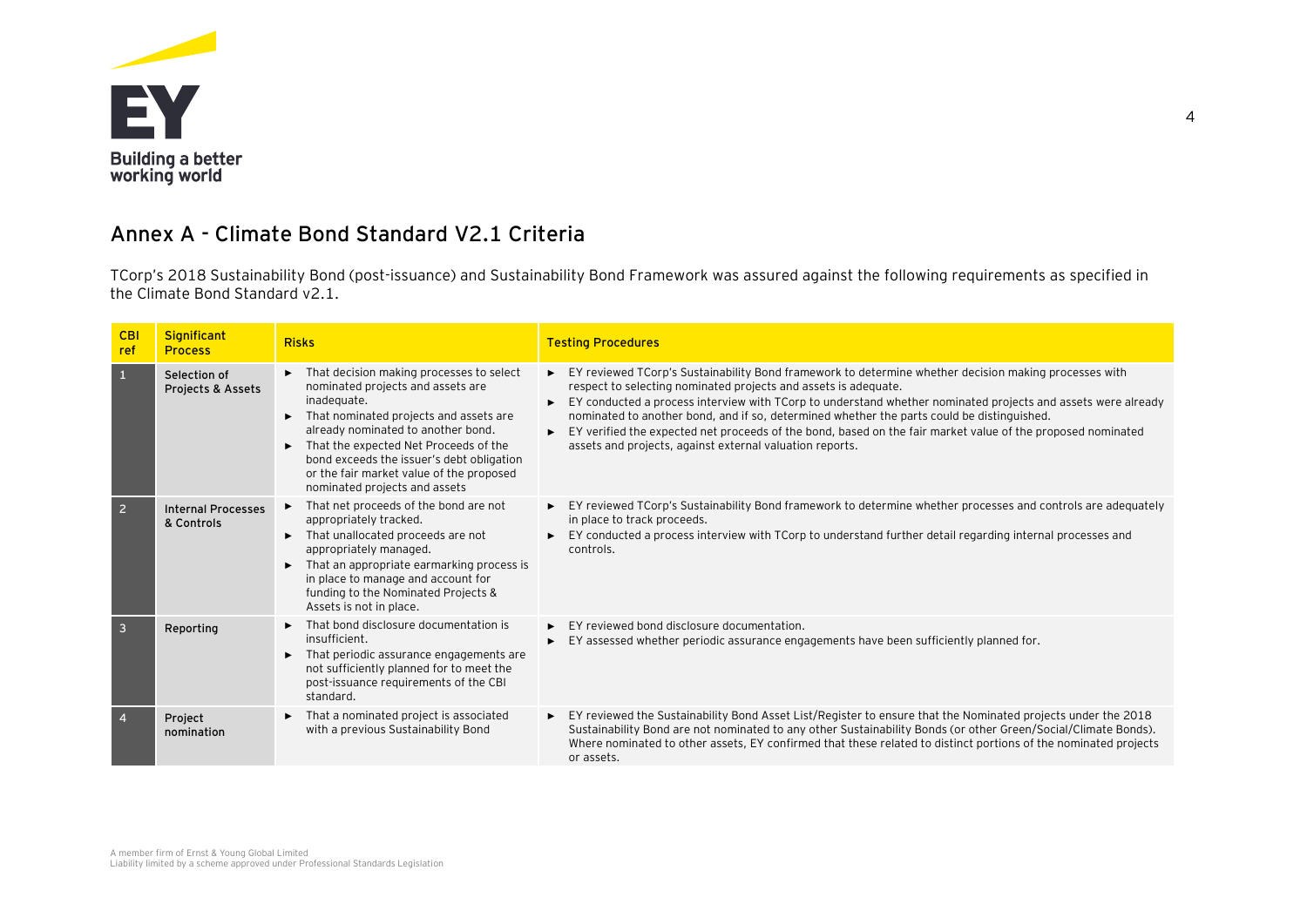

| CBI<br>ref     | <b>Significant</b><br><b>Process</b> | <b>Risks</b>                                                                                                                                       | <b>Testing Procedures</b>                                                                                                                                                                                                                                                                                                                                                                                                                                                                   |
|----------------|--------------------------------------|----------------------------------------------------------------------------------------------------------------------------------------------------|---------------------------------------------------------------------------------------------------------------------------------------------------------------------------------------------------------------------------------------------------------------------------------------------------------------------------------------------------------------------------------------------------------------------------------------------------------------------------------------------|
| 5 <sub>5</sub> | Use of Proceeds                      | That proceeds of the Bond are not<br>▶<br>allocated against Nominated projects                                                                     | EY reviewed TCorp's Sustainability Bond framework to determine whether decision making processes with<br>respect to allocating proceeds of the Bond are adequate.<br>EY conducted a process interview with TCorp and Treasury to understand whether nominated projects and assets<br>are already nominated to another bond, and if so, can parts be distinguished.<br>EY verified the expected net proceeds of the bond, based on the chosen valuation method against underlying<br>source. |
| 6              | Non-<br>Contamination                | That proceeds not yet invested are<br>specifically placed in temporary<br>investments that include greenhouse<br>intensive projects.               | EY reviewed TCorp's Sustainability Bond framework to determine whether decision making processes with<br>respect to allocating proceeds of the Bond are adequate.<br>EY conducted a process interview with TCorp and Treasury to understand whether nominated projects and assets<br>are already nominated to another bond, and if so, can parts be distinguished.<br>EY verified the expected net proceeds of the bond, based on the chosen valuation method against underlying<br>source. |
|                | Confidentiality                      | Both the verifier and the public do not<br>$\blacktriangleright$<br>sufficient information to conclude on<br>eligibility reguirements of the bond  | EY reviewed confidentiality agreements in place to confirm whether any key information is to be withheld from<br>both the verifier and/or the public.                                                                                                                                                                                                                                                                                                                                       |
| $9 - 10$       | <b>Technical Criteria</b>            | The nominated project does not meet the<br>$\blacktriangleright$<br>Climate Bonds Taxonomy or Technical<br>Criteria.                               | EY reviewed nominated projects against CBI eligibility Criteria for Transport and Water Infrastructure.<br>$\blacktriangleright$<br>EY obtained source evidence for any calculations made or any qualitative requirements for each respective<br>$\blacktriangleright$<br>Criteria.                                                                                                                                                                                                         |
| 11             | Project holding                      | That the nominated projects have a fair<br>▶<br>market value less than the principal<br>amount of the related Sustainability Bond                  | EY reviewed the Sustainability Bond Asset Register to ensure that the Nominated projects have a fair market<br>value equal to or greater than the principal amount of the Sustainability Bond                                                                                                                                                                                                                                                                                               |
| 12             | Settlement period                    | That transfer of proceeds does not occur<br>$\blacktriangleright$<br>outside the time limit                                                        | EY reviewed the Sustainability Bond Asset Register to ensure transfer has occurred inside CBS time limit                                                                                                                                                                                                                                                                                                                                                                                    |
| 13             | Earmarking                           | That the financial flows do not verifiably<br>$\blacktriangleright$<br>remain between the Sustainability Bond<br>and the linked Nominated projects | EY reviewed the Sustainability Bond Asset Register to ensure that assets were appropriately earmarked (based<br>on the disclosure process within TCorp's Sustainability Bond Asset Register                                                                                                                                                                                                                                                                                                 |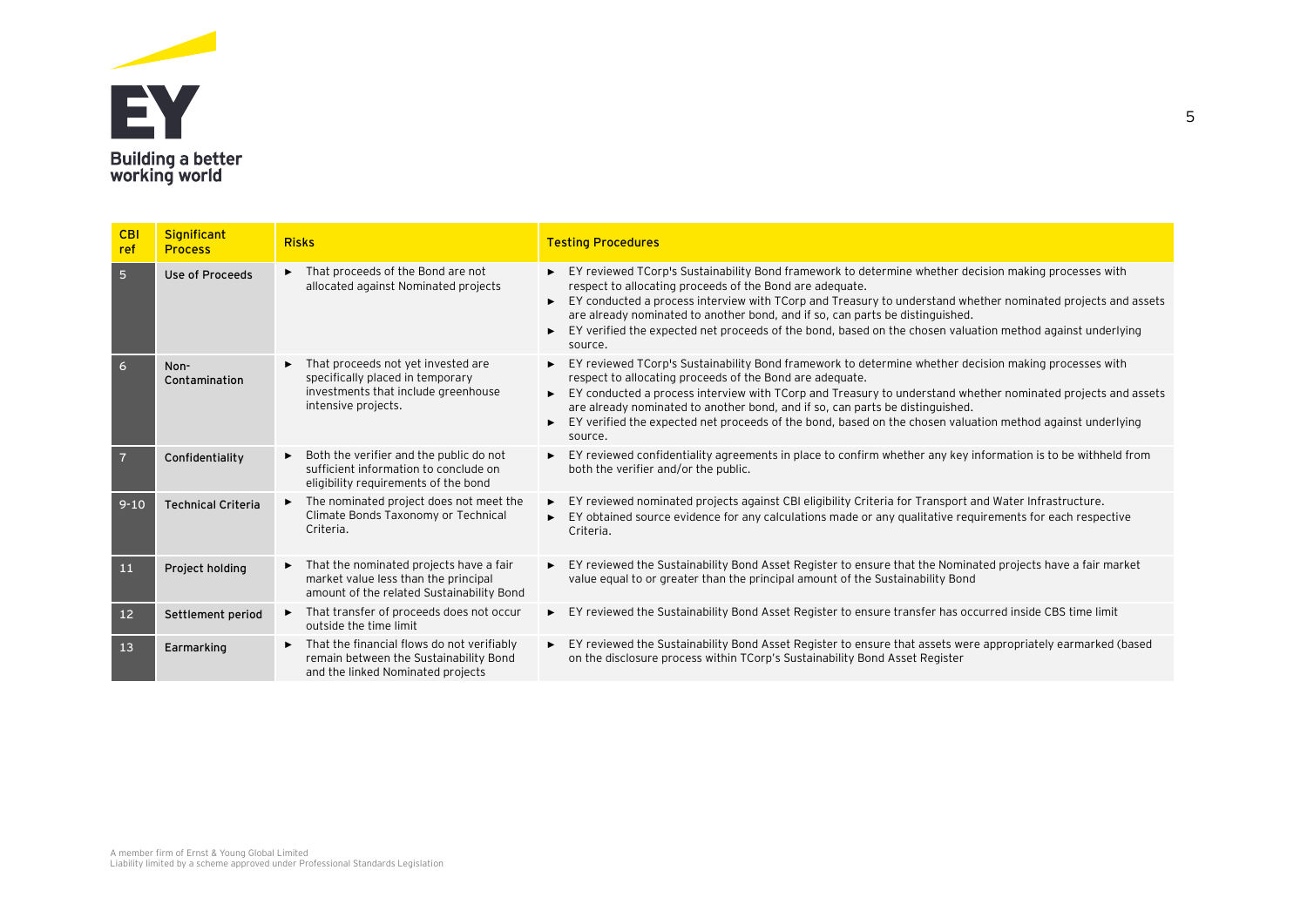

# **Annex B - Green Bond Principles and Social Bond Principles**

TCorp's 2018 Sustainability Bond (post-issuance) and Sustainability Bond Framework was assured against the following requirements as specified in the Green Bonds Principles and Social Bond Principles.

| <b>CBI</b><br>ref | <b>Significant</b><br><b>process</b>                    | <b>Risks</b>                                                                                                                                                                                                                                                                                                                                                              | <b>Testing Plan</b>                                                                                                                                                                                                                                                                                                                                                                                                                                                                                                                                                          |
|-------------------|---------------------------------------------------------|---------------------------------------------------------------------------------------------------------------------------------------------------------------------------------------------------------------------------------------------------------------------------------------------------------------------------------------------------------------------------|------------------------------------------------------------------------------------------------------------------------------------------------------------------------------------------------------------------------------------------------------------------------------------------------------------------------------------------------------------------------------------------------------------------------------------------------------------------------------------------------------------------------------------------------------------------------------|
| 1                 | Use of Proceeds                                         | $\blacktriangleright$ That decision making processes to select<br>nominated projects and assets are inadequate<br>(and therefore assets that do not provide clear<br>social benefits are included in a bond).                                                                                                                                                             | EY reviewed TCorp's Sustainability Bond framework to determine whether processes and controls are<br>adequately in place to ensure appropriate use of proceeds.<br>EY conducted a process interview with TCorp to understand further detail regarding internal processes and<br>ы<br>controls.                                                                                                                                                                                                                                                                               |
| $\overline{2}$    | Process for<br><b>Project Evaluation</b><br>& Selection | $\blacktriangleright$ That decision making processes to select<br>nominated projects and assets are inadequate.<br>That nominated projects and assets are<br>▶.<br>already nominated to another bond.<br>That the expected Net Proceeds of the bond<br>exceeds the issuer's debt obligation or the fair<br>market value of the proposed nominated<br>projects and assets. | EY reviewed TCorp's Sustainability Bond Framework to determine whether decision making processes with<br>respect to selecting nominated projects and assets were adequate.<br>EY conducted a process interview with TCorp to understand whether nominated projects and assets are already<br>►<br>nominated to another bond, and if so, EY determined whether parts could be distinguished.<br>EY verified the expected net proceeds of the bond, based on the value of the proposed nominated assets and<br>$\blacktriangleright$<br>projects, against underlying evidence. |
| $\overline{3}$    | Management of<br>Proceeds                               | That net proceeds of the bond are not<br>appropriately tracked.<br>That unallocated proceeds are not<br>appropriately managed.<br>That an appropriate earmarking process is in<br>$\blacktriangleright$<br>place to manage and account for funding to<br>the Nominated Projects & Assets is not in<br>place.                                                              | EY reviewed TCorp's Sustainability Bond Framework to determine whether processes and controls are<br>adequately in place to track proceeds.<br>EY conducted a process interview with TCorp to understand further detail regarding internal processes and<br>controls.<br>EY examined TCorp's asset list to consider whether processes described within the Framework were<br>$\blacktriangleright$<br>implemented.                                                                                                                                                           |
|                   | Reporting                                               | That proposed annual reporting is insufficient<br>▶<br>to meet the requirements of the GBP and SBP.                                                                                                                                                                                                                                                                       | EY reviewed processes and procedures in place in relation to bond disclosure documentation to consider<br>$\blacktriangleright$<br>whether they met the requirements of the GBP and SBP.                                                                                                                                                                                                                                                                                                                                                                                     |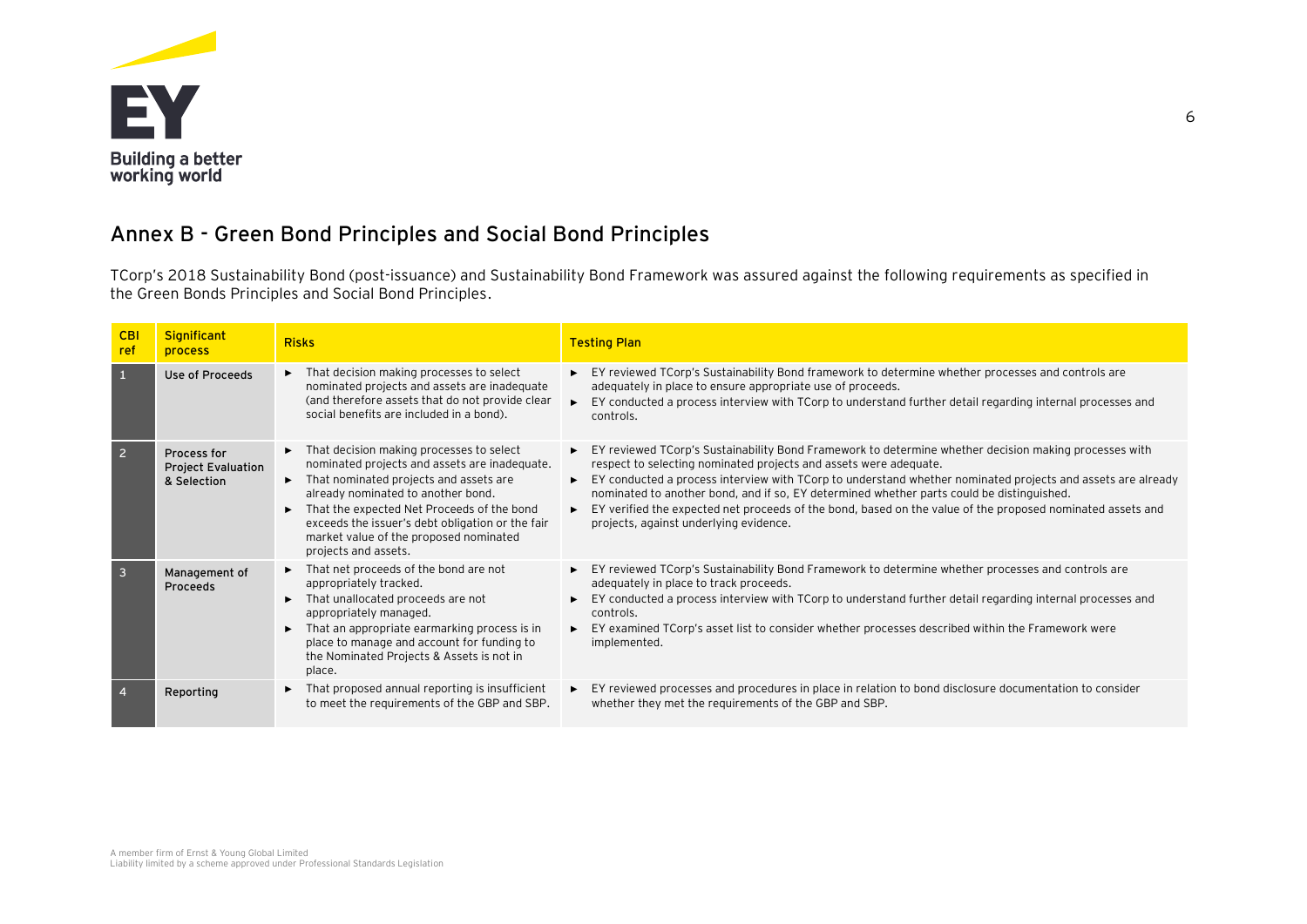

# **Annex C - TCorp's list of 2018 Sustainability Bond nominated projects**

| <b>Nominated Project</b>                                                          | <b>Class</b>            | Country   |
|-----------------------------------------------------------------------------------|-------------------------|-----------|
| Newcastle Light Rail                                                              | Low Carbon<br>Transport | Australia |
| Sydney Metro Northwest                                                            | Low Carbon<br>Transport | Australia |
| Quakers Hill and St Mary's Water Recycling Plants Process and Reliability Renewal | Water                   | Australia |

### **TCorp's list of verified benched assets**

| <b>Nominated Project</b>                     | <b>Class</b> | Country   |
|----------------------------------------------|--------------|-----------|
| Green Square Trunk Stormwater Drainage       | Water        | Australia |
| Astrolabe Park Stormwater Renewal            | Water        | Australia |
| <b>Strangers Creek Revitalisation</b>        | Water        | Australia |
| Powells Creek Stormwater Renewal             | Water        | Australia |
| <b>Cooks River Stormwater Naturalisation</b> | Water        | Australia |
| Transport Access Program 3                   | Social       | Australia |
| Schools - New/Upgrades                       | Social       | Australia |